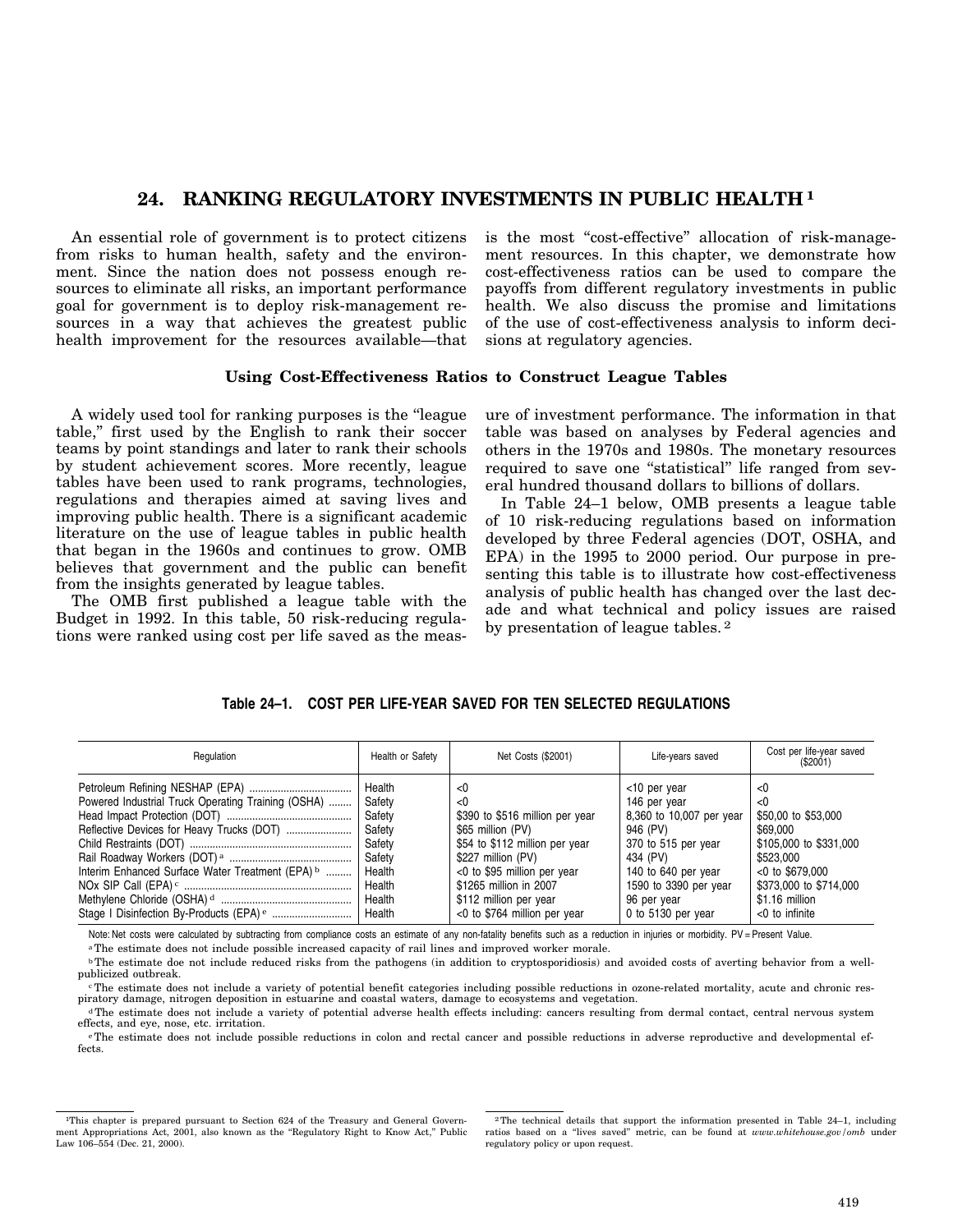These ten rules, which are a non-random sample of risk-related rulemakings, were selected because the regulatory analyses provided sufficient information to prepare a cost-effectiveness ratio. Many agency rules, even those with a primary purpose of protecting public health, do not provide adequate information to construct a cost-effectiveness ratio. The estimates presented in the table are based on data and estimates provided by the agencies. Where the agencies did not provide estimates of life-years saved, we calculated lifeyears using standard assumptions about age and life expectancies. Each of the ten rules was reviewed by OMB under Executive Order 12866; five address health issues and five address safety issues.

Interestingly, the tendency for safety rules to be more cost-effective than health rules (see Table 24–1) is consistent with the insights from the early league tables published more than a decade ago. The table also illustrates a finding not evident from the earlier league tables. The range of cost-effectiveness estimates for specific rules varies substantially. For example, the cost per life-year saved for EPA's disinfection by-products rule ranges from less than zero to infinite. The table suggests that we need to do a better job at both refining estimates of the cost-effectiveness of regulatory proposals and setting priorities for the use of the nation's limited resources to protect citizens from health, safety, and environmental risks.3

### **Which Rules Should Be Compared?**

In constructing a league table, many issues arise about which rules to include. League tables are most useful if based on information about potential or proposed rules, since the decision makers can consider reallocating resources to those rulemaking opportunities that rank the highest in cost-effectiveness. The challenge is ensuring that league tables are generated early enough in the decision making process to inform regulatory priorities.

When league tables include only recently adopted (final) rules, the utility for policy makers is reduced. Once the agency has adopted a rule, it is difficult to reverse course based on a ranking reported in a league table. Moreover, it may be infeasible for an agency to adopt ''more'' of a final rule that ranks highly in a league table. Nonetheless, league tables of adopted rules can provide insight into their relative payoffs, which can provide a rough perspective to evaluate future rules.

An intra-agency league table compares only those rules within the jurisdiction of a particular agency. This type of table is appropriate in certain budgetary contexts where only matters in the jurisdiction of a specific agency are subject to comparison, ranking, and decision making. An inter-agency league table, such as Table 24–1, is more useful for synoptic purposes or for decision making by governmental entities with inter-agency responsibility (e.g., appropriations committees and OMB).

### **Identifying a Performance Measure**

Early league tables in the public health field used the number of lives saved (premature deaths averted) as the metric of effectiveness. This metric has been criticized on the grounds that lives are never really saved, only extended. The expected number of life-years saved was developed as an alternative and continues to be used in the academic literature. "Life-years" gives relatively more credit to rules that reduce mortality rates early in the lifespan and less weight to rules that reduce mortality rates late in the lifespan. Although it is sometimes argued that ''life-years'' discriminates against the elderly, there are strong arguments that "life-years" is a better measure than "lives" of the effectiveness of regulatory alternatives.

#### **Which Costs Should be Counted?**

If one were only concerned about impacts on the Federal budget, then the only regulatory costs that would be counted would be those incurred (or saved) by a Federal agency. To reflect the full effect of a regulation, all costs to society—whether Federal, State, or private costs—should be counted when cost-effectiveness ratios are computed. This ''societal perspective'' on cost estimation is already embraced in OMB guidance and is widely practiced by Federal agencies and academic analysts.

Rulemakings may also yield cost savings (e.g., energy savings associated with using new technologies). It is generally accepted that the numerator in the cost-effectiveness ratio presented in a league table should be based on net costs, defined as the total cost incurred in meeting the requirements minus any cost savings. Similarly, the denominator of the ratio should reflect net life-years saved if the rule has both beneficial and adverse impacts on public health, such as the side effects of a vaccine.

### **Should Future Costs and Health Effectiveness be Discounted to Their Present Value?**

Analysts generally agree that future costs and health effects should be discounted at the same rate, but there is a range of opinion about the appropriate rate of discount (e.g., 3 to 7 percent). If future health savings were discounted at a lower rate than future costs, then it can be shown that it always makes sense to delay adoption of a cost-effective rule. We have generally used 7 percent in our calculations, but following EPA's practice we have used a 5 percent discount rate in calculating life-years for EPA rules.

#### **Limitations of League Tables**

Generally, league tables are most helpful for comparing a set of government actions with the same primary outcome (e.g., a reduction in premature mortality risk or acres of wetlands saved). Where an action yields a variety of beneficial outcomes, the comparison be-

<sup>3</sup> OMB set forth its program to improve regulatory outcomes in *Making Sense of Regula-tion: 2001 Report to Congress on the Costs and Benefits of Regulations and Unfunded Mandates on State, Local, and Tribal Entities* (OMB 2001) available on our website at *www.whitehouse.gov/obm/inforeg/costbenefitreport.pdf* or upon request.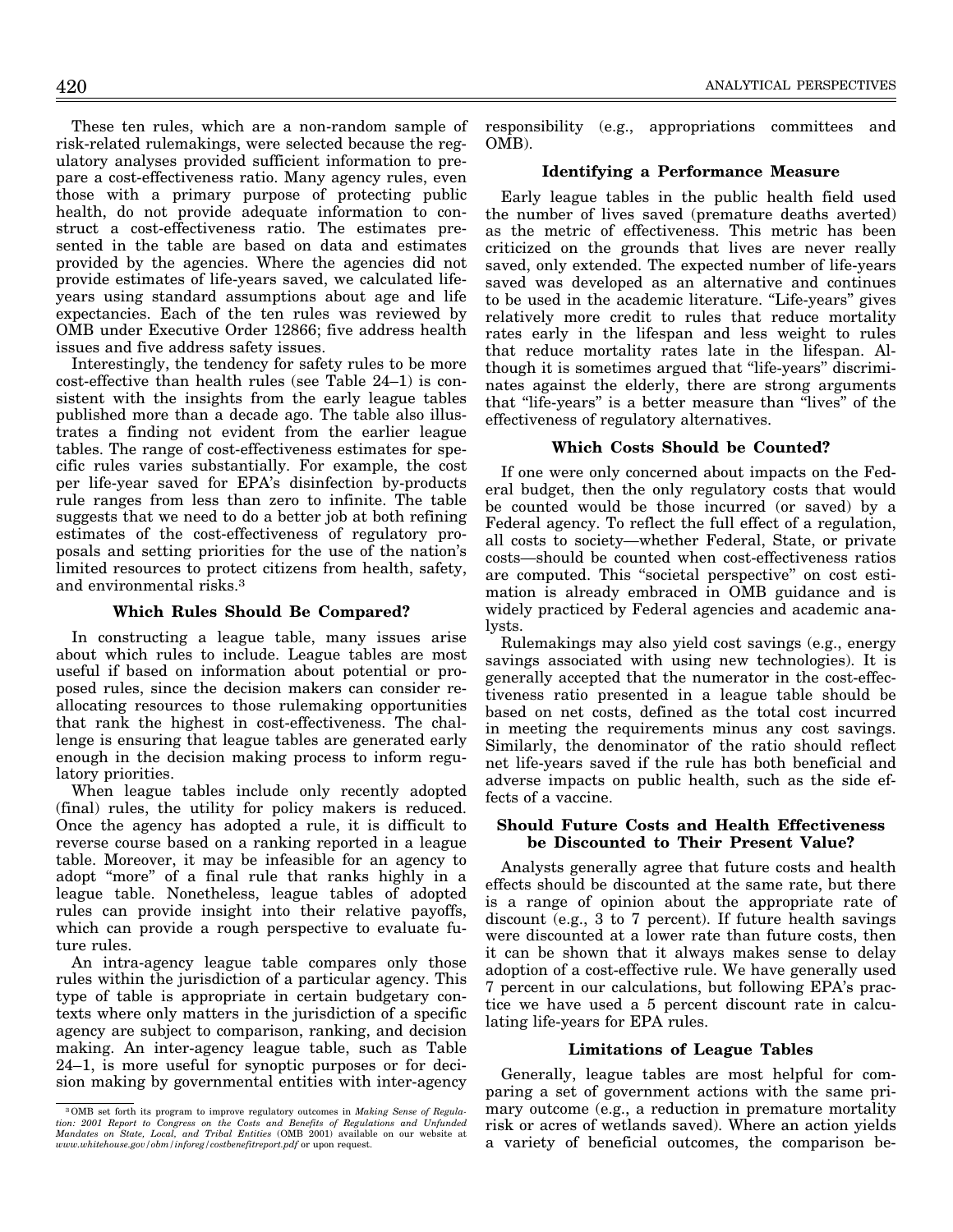comes more problematic because these multiple benefits all need to be considered. Where the agency analysis provides a monetary estimate for these other benefit categories, we have subtracted the value of these benefits from the aggregate cost estimate to yield a net cost estimate. In some cases, the resulting net cost estimate for the rule is negative—that is, the other (non-mortality) benefits exceed the cost of the rule. Where the agency analysis fails to provide estimates for key benefit categories, the cost-effectiveness ratio may be overstated substantially, and thus, the regulatory action may be a more attractive candidate than suggested by the league table. For rules that have significant ecological as well as public health benefits, it is not clear how to construct a league table. Ecological benefits deserve serious consideration, but it is infeasible to express them in the same units as public health benefits. Finally, in some cases, the mortality reduction benefits may be largely ancillary to the overall effect of the rule, and the opportunity for realizing cost-effective improvements in risk reduction may be limited because the risk reduction gains are relatively small.

One of the most common ancillary benefits of lifesaving rules is a reduction in morbidity—i.e., the number of cases of nonfatal illness or injury. To account for such benefits, OMB is considering the use of new effectiveness measures that combine information on mortality and morbidity. Two such measures are already in widespread use in the academic literature. The "quality-adjusted life-year" (QALY) measure rates each year of life on a 0 to 1.0 scale based on an expert panel or patient assessment of the quality of life associated with different health states. The QALY measure is widely used in the medical literature in both the USA and Europe and has recently been recommended for use by an expert panel assembled by the U.S. Department of Health and Human Services. A close cousin to the QALY, the disability-adjusted life-year (DALY) measure, is widely used in the developing world and has been promoted by the World Health Organization and the World Bank. While the QALY measure values equally all healthy years of life, the DALY measure gives the greatest weight to healthy life-years in the prime of life, since these years—whether through work

or child rearing—make a major contribution to societal production.

Strictly speaking, ranking regulatory investments based on cost-effectiveness ratios focuses on economic efficiency. Decision makers may desire (or be required) to consider other values as well (e.g., various notions of fairness and equity). There is no accepted approach to incorporating equity considerations into a league table. However, there is broad consensus that a qualitative description of equity and fairness concerns should be presented to regulators in a rulemaking process and such considerations are clearly authorized for consideration under E.O. 12866.

#### **Taking Steps Toward Cost-Effectiveness in the Regulatory Process**

OMB is in the process of taking modest steps toward greater use of cost-effectiveness and league tables in decision making. First, OMB has issued governmentwide guidelines on information quality that will promote greater transparency and consistency in agency analyses of health and safety risks. The development of league tables as an analytical construct depends on achieving a degree of analytical consistency across agency evaluation of health and safety risks. Second, OMB has committed to update periodically its guidelines for regulatory analysis, which are used when OMB reviews agency rulemakings. OMB intends to use guideline revision as a vehicle to consider the analytic measures of effectiveness and performance used by agencies and the informational burdens associated with moving toward greater analytic consistency in agency practices. This multi-year process will involve analysts from multiple agencies and will include opportunities for public comment and peer review.

While this approach has been more fully developed in the public health and medical literature, it can be applied to other types of programs. One of the key challenges in extending this analysis into other areas, of course, is developing a suitable measure of the effectiveness of disparate programs directed toward enhancing other aspects of the nation's welfare (e.g., recreational opportunities). OMB encourages agencies to develop objective measures of program effectiveness that can facilitate cost-effectiveness analysis.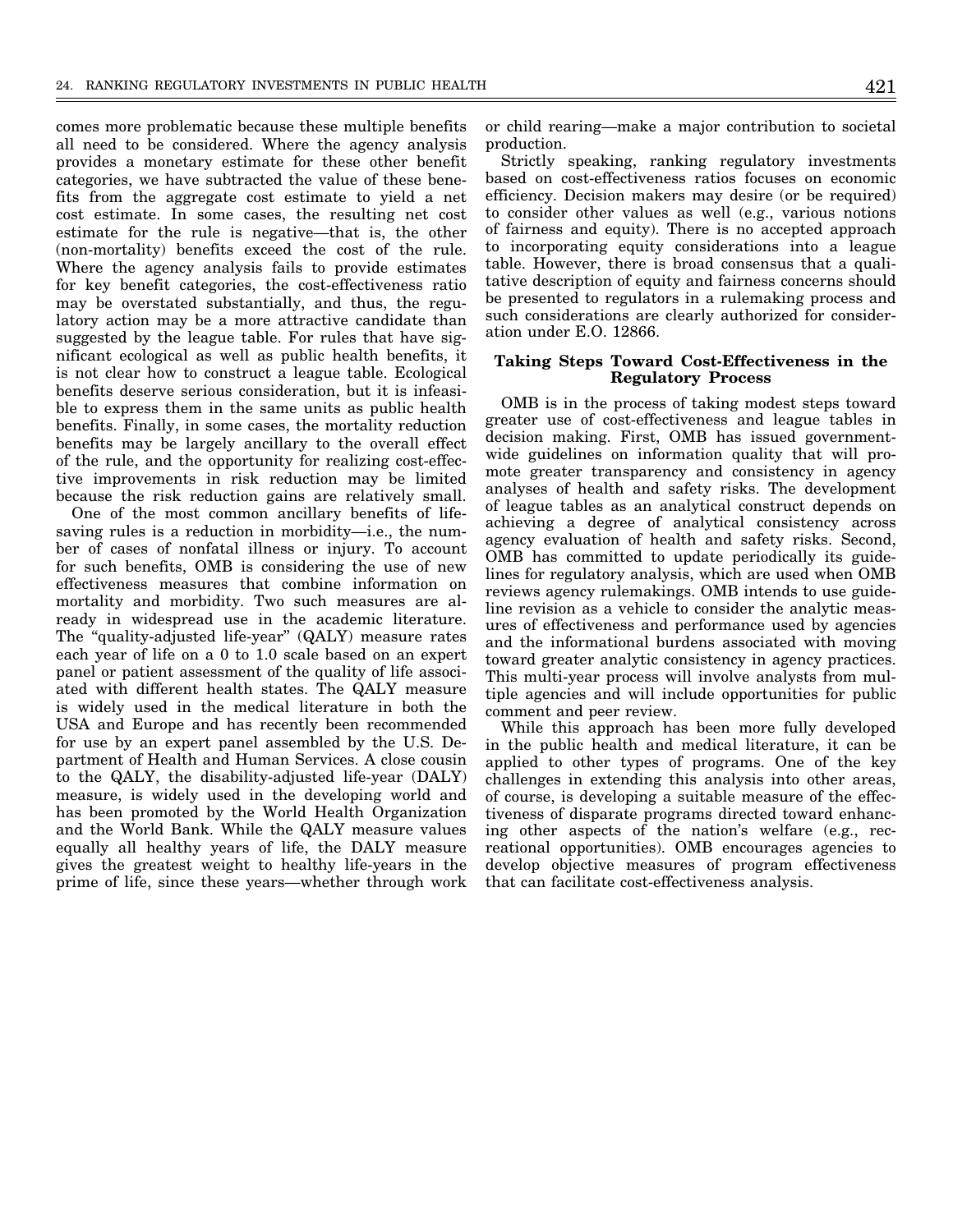# Attachment

This attachment presents a summary of our calculations for each of the ten regulations included in the Analytical Perspectives Chapter. Each of the ten rules was reviewed by OMB under Executive Order 12866; five address health issues and five address safety issues. These ten rules – a non-random sample of risk-related rulemakings – were selected because the regulatory analyses provided sufficient information to prepare a cost-effectiveness ratio. The estimates presented in the table are based on data and estimates provided by the agencies.

To reflect the full effect of a regulation, all quantified costs to society – whether Federal, State, or private costs – were included in calculating the cost-effectiveness ratios. It is generally accepted that the numerator in the cost-effectiveness ratio should be based on net costs, defined as the total cost incurred in meeting the requirements minus any cost savings and other non-mortality benefits.

The league table in the Analytical Perspectives Chapter uses life-years saved as the measure of "effectiveness" of these several regulatory initiatives. Where the agencies did not provide estimates of life-years saved, we calculated life-years using standard assumptions about age and life expectancies. For purposes of sensitivity analysis, we also developed a calculation of the cost per life saved for each of these rules and we have included a Table presenting the costs per life-saved.

Where the timing of the benefits and costs differ, we have generally used a 7 percent discount rate in our calculations, but following EPA's practice we adopted a 5 percent discount rate in calculating lifeyears for EPA rules. In addition, EPA used a 6 percent discount rate in the  $NO<sub>x</sub>$  SIP Call in developing an annualized cost stream for the required capital expenditures for electric generating units.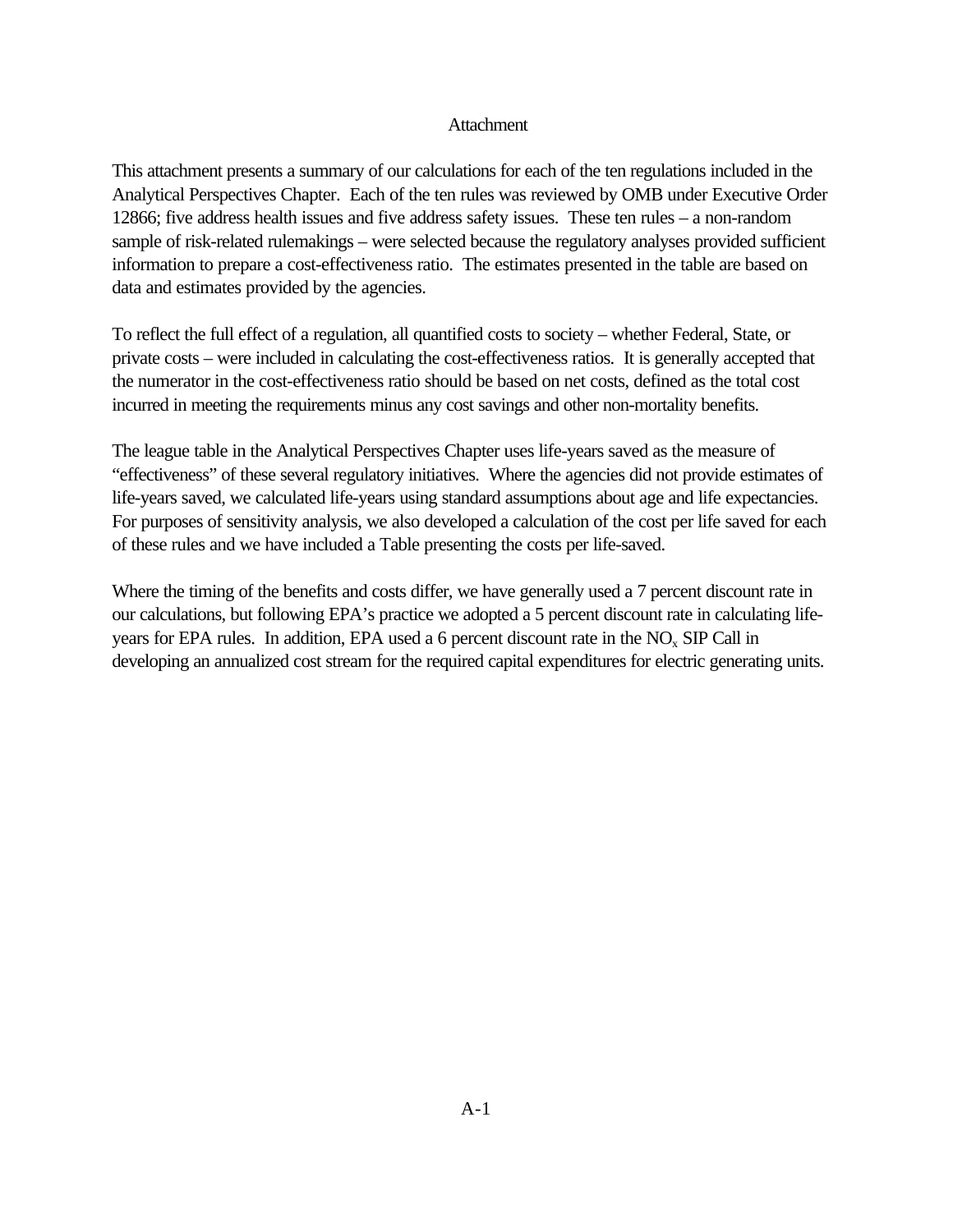### **Head Impact Protection**

The National Highway Traffic Safety Administration (NHTSA) estimated the cost of the rule to be \$640 million/year (NHTSA: FMVSS No. 201 Upper Head Impact Protection Final Economic Assessment (FEA), June 1995, p. 2). The benefits were estimated to range from 873 - 1045 fatalities and 675 - 768 serious injuries avoided per year once the entire on-road fleet is in compliance (FEA, p1). Since the benefits occur over the lifetime of a vehicle but the costs are borne when the vehicle is produced, the benefit estimates need to be discounted before they can be compared with the cost estimates. We used a 7 percent discount rate and assumed the benefits were distributed over the vehicles' lifetime in accordance with miles traveled. The corresponding present value estimates are 611 - 732 fatalities and 473 - 538 injuries annually. We valued injury reductions using estimates contained in Table A-1 of 1996 NHTSA report, "The Economic Cost of Vehicle Crashes, 1994." The resulting value of injury reductions ranges from \$220 - \$324 million/year. Subtracting this from the \$640 million/year cost estimate yields a net cost ranging from \$316 - \$420 million/year. The average age of highway fatality victims is about 40 years old. A 40-year-old has a remaining life expectancy of about 39 years. Discounting these life-years (at 7 percent) to the time of the fatality yields an estimate of approximately 13.3 discounted life years of benefit per fatality avoided. Thus, the discounted number of life-years associated with fatalities avoided by this rule would range from 8,360 to 10,007. Dividing the corresponding net cost estimates by these estimates results in cost per life-year ranging from \$40,000 - \$43,000. Adjusting for inflation, the cost per life-year expressed in 2001 dollars is between \$50,000 and \$53,000. The corresponding cost per life saved estimate ranges from \$665,000 to \$705,000.

### **Child Restraints**

NHTSA estimated the cost of the rule to be \$152 million/year (NHTSA Office of Regulatory Analysis Plans and Policy: FMVSS No. 213 Child Restraint Systems Final Economic Assessment (FEA), February 1999, p.2, Table S-2) The benefits were estimated to range from 36 - 50 fatalities and 1,235 - 2,939 injuries avoided per year once the entire on-road fleet is in compliance (FEA, Table S-1). Since the benefits occur over the lifetime of a vehicle but the costs are borne when the vehicle is produced, the benefit estimates need to be discounted before they can be compared with the cost estimates. We used a 7 percent discount rate and assumed the benefits were distributed over the vehicles' lifetime in accordance with miles traveled. The corresponding present value estimates are 25 - 35 fatalities and 865 - 2057 injuries annually. We valued injury reductions using estimates contained in Table A-1 of 1996 NHTSA report, "The Economic Cost of Vehicle Crashes, 1994." The resulting value of injury reductions ranges from \$44 - \$104 million/year. Subtracting this from the \$152 million/year cost estimate yields a net cost ranging from \$48 - \$108 million/year. The average age of fatality victims for this rule is about 3 years old. A 3-year-old has a remaining life expectancy of about 75 years. Discounting these life-years (at 7 percent) to the time of the fatality yields an estimate of approximately 14.3 discounted life years of benefit per fatality avoided. Thus, the discounted number of life-years associated with fatalities avoided by this rule would range from 370 to 515. Dividing the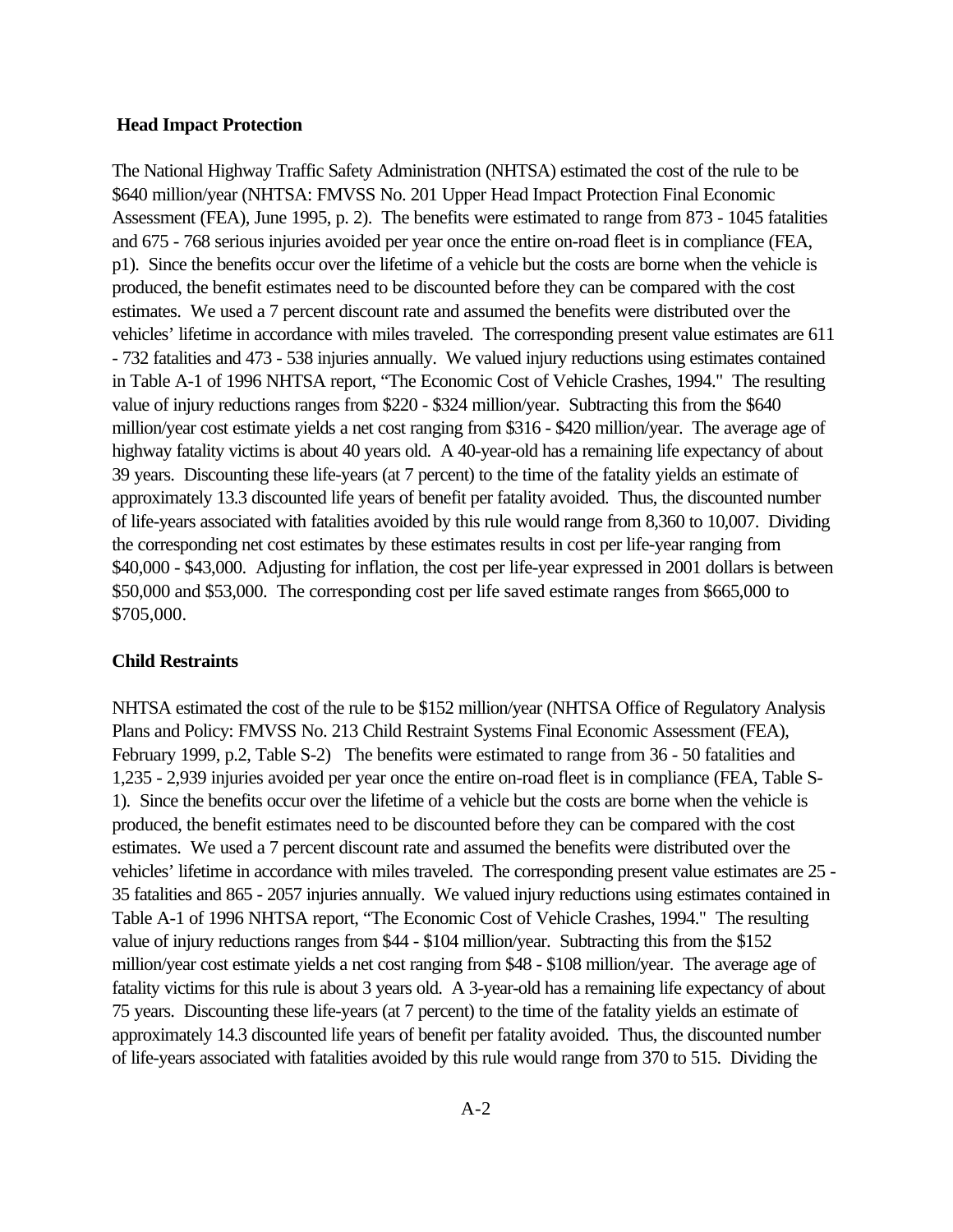corresponding net cost estimates by these estimates results in cost per life-year ranging from \$93,000 - \$292,000. Adjusting for inflation, the cost per life-year expressed in 2001 dollars is between \$105,000-\$331,000. The corresponding cost per life-saved estimate ranges from \$1.5 million to \$4.9 million.

# **Conspicuity Retrofits for Heavy Trucks**

The Federal Highway Administration (FHWA) estimated the cost of the rule to be \$228 million over two years and benefits of \$360 million over the first 10 years discounted to the time the costs are incurred (Federal Highway Administration, Costs and Benefits of Requiring Conspicuity Retrofits Regulatory Evaluation, March, 1999, p. ES-1 Table ES-1). FHWA monetized all benefits, including injuries and fatalities avoided. The benefits included 71 discounted statistical fatalities avoided which FHWA valued at \$2.7 million per fatality for a total of \$192 million. Thus, the value of all other benefits was \$168 million and the net cost of the rule (not counting fatalities) was \$60 million/year. The average age of a highway fatality victim for this rule is about 40 years old. A 40-year-old has a remaining life expectancy of about 39 years. Discounting these life-years (at 7 percent) to the time of the fatality yields an estimate of approximately 13.3 discounted life years of benefit per fatality avoided. Thus, the discounted number of life-years associated with fatalities avoided by this rule is about 946. Dividing the corresponding net cost estimates by these estimates results in cost per life-year of about \$63,000. Adjusting for inflation, the cost per life-year expressed in 2001 dollars is about \$69,000. The corresponding cost per life-saved is about \$920,000.

### **Roadway Worker Protection**

The Federal Railroad Administration estimated the cost of the rule to be \$229 million discounted over the first 10 years and benefits to be \$88 million discounted over the same period. (61FR65973), Office of Safety: Roadway Worker Protection Final Rule Regulatory Impact Analysis, September, 1996, p. 3). FRA monetized all benefits, including injuries and fatalities avoided. The benefits included 32.6 discounted statistical fatalities avoided which FRA valued at \$2.7 million per fatality for a total of \$62 million discounted over 10 years. Thus, the value of all other benefits was \$26 million and the net cost of the rule (not counting fatalities) was \$203 million (or \$227 million in \$2001). The average age of a fatality victim for this rule is about 40 years old. A 40-year-old has a remaining life expectancy of about 39 years. Discounting these life-years (at 7 percent) to the time of the fatality yields an estimate of approximately 13.3 discounted life years of benefit per fatality avoided. Thus, the discounted number of life-years associated with fatalities avoided by this rule is about 434. Dividing the corresponding net cost estimates by these estimates results in a cost per life-year of about \$468,000. Adjusting for inflation, the cost per life-year expressed in 2001 dollars is about \$523,000. The corresponding cost per life-saved is about \$7.0 million.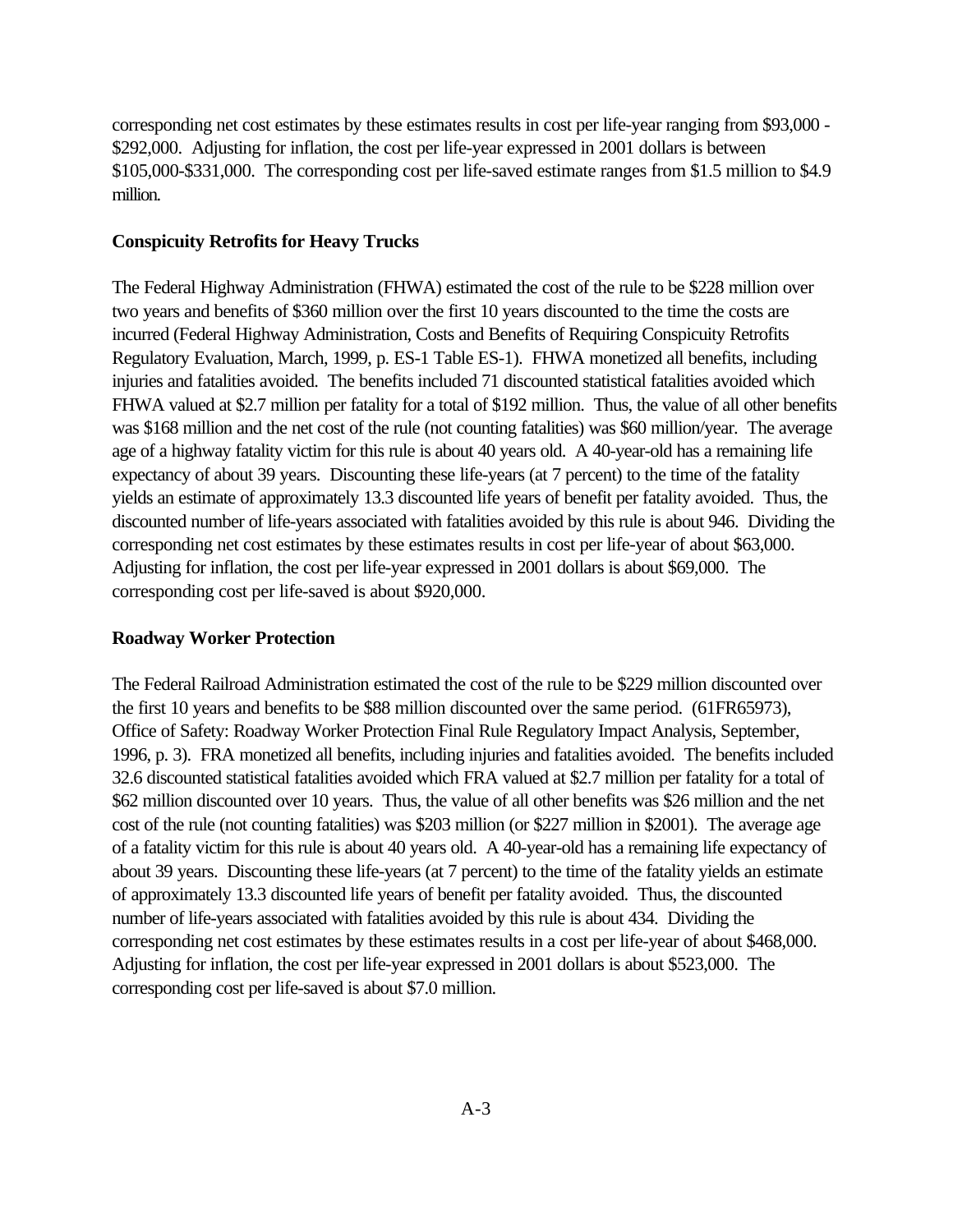# **Exposure to Methylene Chloride**

OSHA estimated the benefits of this rule to be 34 lives saved per year at a net cost of \$101 million/year, in 1997 dollars. [62FR1566]. Those who contract cancer from exposure to methylene chloride contract cancer after an average of 20 years. Assuming that the average worker is 40 upon first exposure, then their premature death robs them of 21.5 years of additional life, according to the life expectancy tables published by the CDC. Discounting these 21.5 life-years saved twenty years into the future at 7 percent results in a savings of 2.83 discounted life years of benefit per fatality avoided. Thus, the discounted number of life-years associated with fatalities avoided by this rule is 2.83 ·34, or approximately 96 per year. Dividing the corresponding net cost estimates by these estimates results in cost per life-year of about \$1.05 million, which is \$1.16 million in 2001 dollars. The corresponding cost per life-saved estimate is \$12.7 million.

# **Powered Industrial Truck Operator Training**

The Department of Labor (DOL) estimates that the benefits of this rule are \$136 million per year, and the costs to be \$16.9 million dollar per year, in 1993 dollars [63FR66264]. This does not include a monetized estimate of the value of loss of life or pain and suffering of injured workers. DOL estimated that this rule would prevent 11 fatalities per year. We assume that the average age of a fatality victim for this rule is about 40 years old. A 40-year-old has a remaining life expectancy of about 39 years. Discounting these life-years (at 7 percent) to the time of the fatality yields an estimate of approximately 13.3 discounted life years of benefit per fatality avoided. Thus, the discounted number of life-years associated with fatalities avoided by this rule is about 146 per year. Since the monetized non-mortality benefits exceed the costs by a considerable margin, the net costs are negative and the net cost per year of life-saved is less than zero.

# **Stage 1 Disinfectants/Disinfection By-Products** (DBPs)

EPA estimated annual costs for this rule at \$701 million in 1998 dollars. EPA also provided a range of quantified annual benefits estimates of 0 to 513 avoided fatal bladder cancer cases, and 0 to 1,719 avoided non-fatal cases [63FR69441]. EPA used a value of \$587,000 for non-fatal cases. At the upper end of the range, the value for non-fatal cases alone would be about \$1 billion. Since this exceeds the costs of the rule, the cost per life year saved would be negative in the most favorable situation. In the least favorable situation, the cost per life year would be infinite, since no lives would be saved if the link turns out not to be causal.

# **Interim Enhanced Surface Water Treatment Rule**

EPA estimated annual costs of \$307 million in 1998 dollars. EPA also estimated a range of 110,000 to 463,000 non-fatal cases and 14 to 64 fatal cases of cryptosporidiosis avoided per year [63FR69499]. EPA valued the non-fatal cases at \$2,000 per case. At the low end, this gives a total valuation of \$220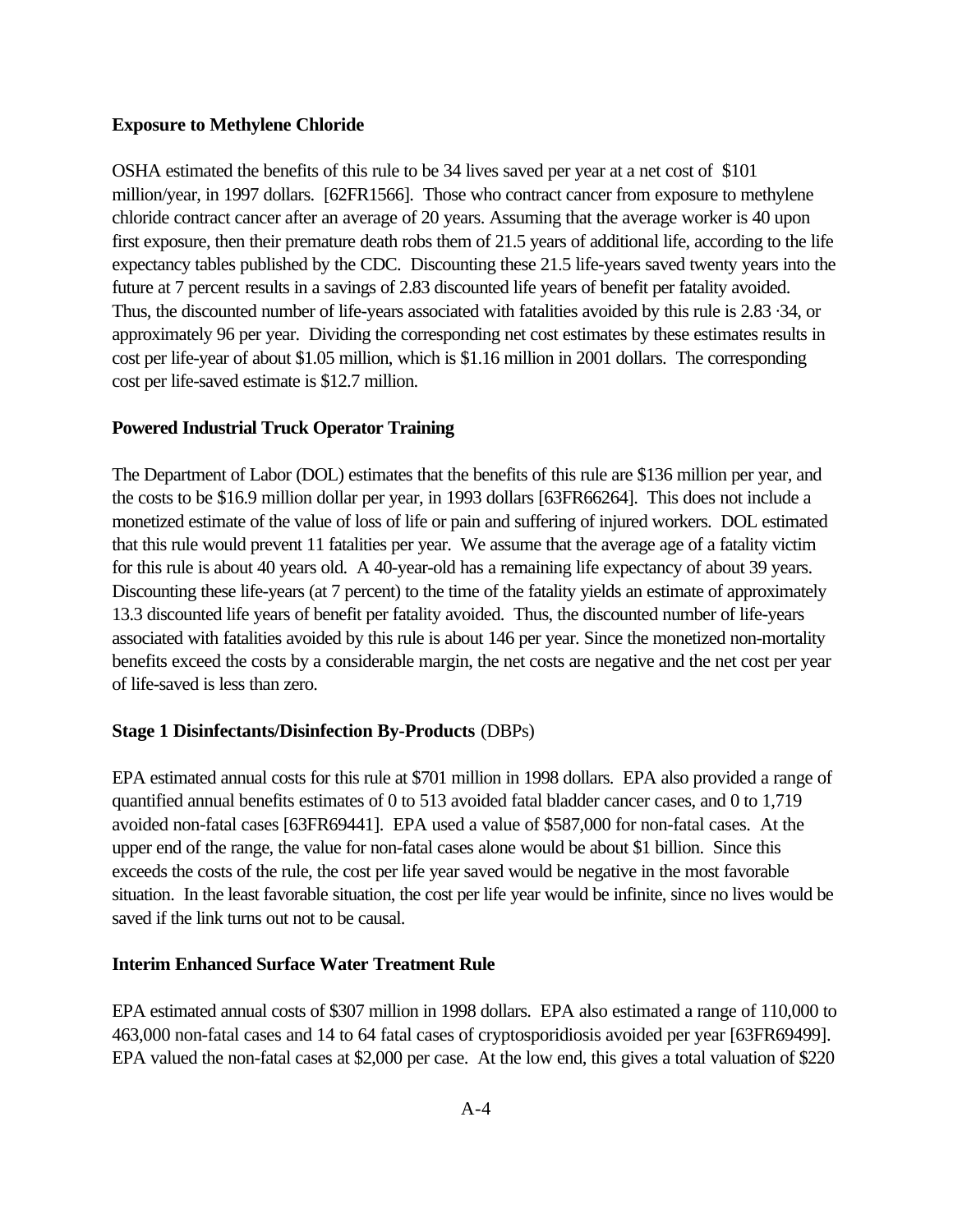million for the non-fatal cases, leaving a net cost of \$87 million for fatal cases. At the high end, the value of the non-fatal cases alone would be \$926 million, which exceeds the costs of the rule, leaving a negative cost per life-saved for the fatal cases. EPA did not provide an estimate of the number of lifeyears per avoided fatal case. Cryptosporidiosis (a severe case of stomach flu) is generally not fatal, only in rare cases involving the elderly or persons with compromised immune systems (such as AIDS or chemotherapy patients) is it likely to be. It is probably reasonable to assume that such people would have a relatively short life expectancy even without contracting cryptosporidiosis. Using the "low-end" benefits assumption of 14 life years per case (or about 10 life years discounted), which primarily affects the elderly population, yields about 140 life years, or an upper bound of \$621,000 per life year. Adjusting for inflation, the cost per life-year expressed in 2001 dollars is roughly \$680,000. The corresponding cost per life-saved is about \$6.8 million.

# **NOx SIP Call**

EPA estimated that the  $NO<sub>x</sub>$  SIP Call would impose annual costs of \$1.66 billion per year in 2007. (U.S. Environmental Protection Agency (USEPA), Regulatory Impact Analysis (RIA) for the NO<sub>x</sub> SIP Call, FIP, and Section 126 Petitions, Office of Air Quality Planning and Standards, Research Triangle Park, N.C., December 1998; Table ES-2) EPA also estimated that the resulting  $NO<sub>x</sub>$  reductions would yield monetized benefits of \$730 million per year associated with a variety of other health and welfare related endpoints.<sup>1</sup> (U.S. EPA, RIA for the NO<sub>x</sub> SIP Call; Tables 4-9, 4-10 and 4-30) After subtracting these health and welfare benefits from the cost estimate, the net cost of the projected reduction in premature mortality is \$0.93 billion per year.

EPA calculated that the expected reduction in  $NO<sub>x</sub>$  emissions would yield a reduction of 370 premature deaths a year. EPA assumed that there would be a lag in realizing the full change in the risk of premature mortality, with 25 percent of the projected reduction in premature deaths occurring in the first year, 50 percent in the second year, and an additional incremental increase in the reduction of premature mortality of 16.7 percent in each of the subsequent three years (reaching 100 percent of the projected reduction in the fifth year). (U.S. Environmental Protection Agency, Benefits and Costs of the Clean Air Act (CAA), 1990 TO 2010, Office of Air and Radiation (1999), p.58) This lag structure coupled with a five percent discount rate yields a reduction of 342 deaths per year as an annualized stream. EPA also reports that the average number of life-years lost in PM-related premature deaths in

<sup>&</sup>lt;sup>1</sup>The monetized benefit categories include: a reduction in the incidence of a variety of other health effects (e.g., chronic bronchitis, minor restricted activity days, hospital admissions), agricultural crop benefits, reductions in household soiling, commercial forest benefits, and improved visibility in Southeastern Parks. This estimate does not include monetized benefits estimates for reductions in nitrogen deposition in estuaries and premature mortality associated with exposure to ozone. EPA's Science Advisory Board raised serious concerns with these estimates and EPA did not include these as a part of its preferred estimates in more recent RIA's.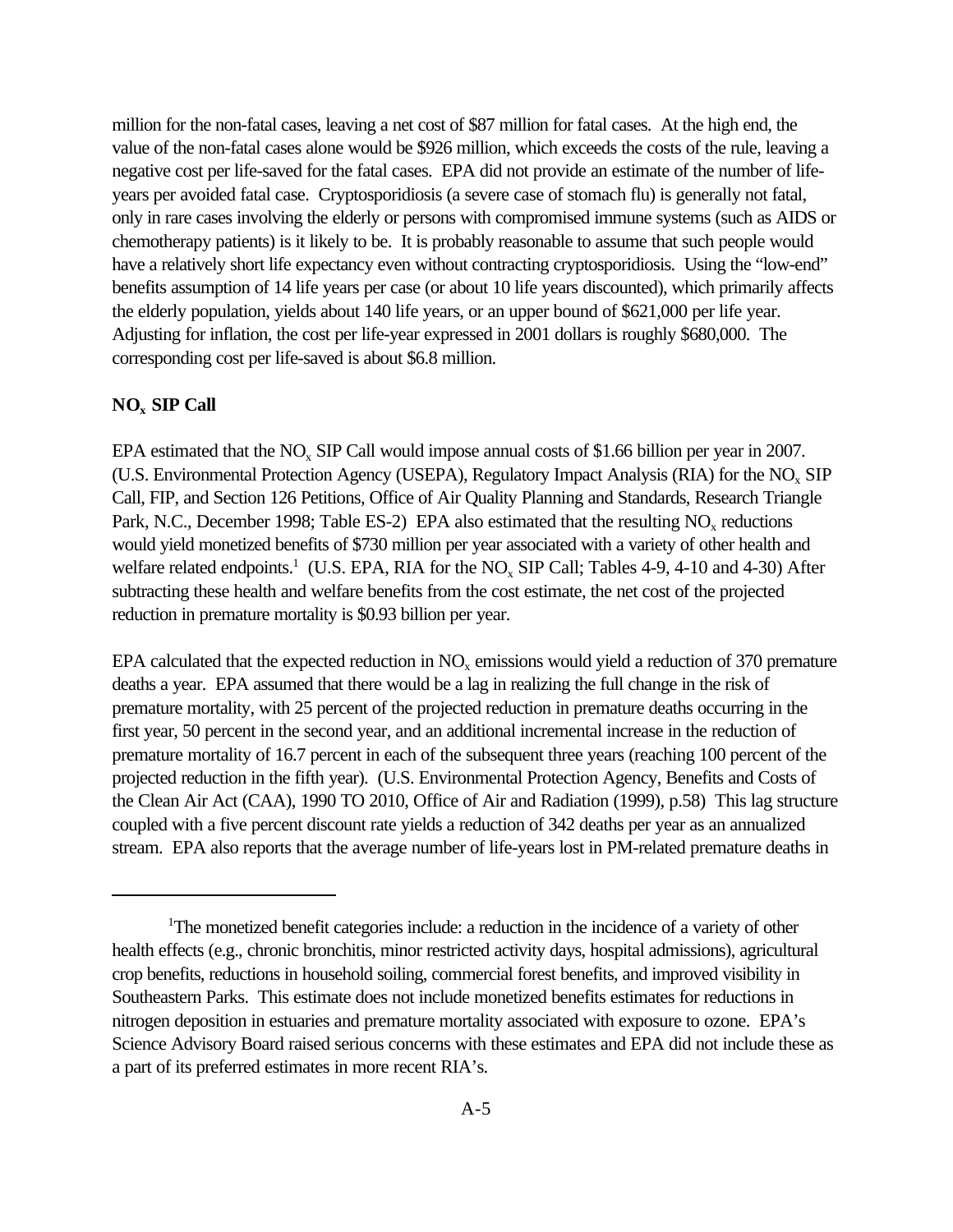the United States is on the order of 14 years. (USEPA, Benefits and Costs of the CAA, Appendix I, p.I-25) Using a discount rate of 5 percent converts the 14 life-years to 9.9 discounted life years. Thus, the increase in life-years associated with the projected reduction in PM exposure associated with the NOx SIP Call would yield 3390 additional life-years per year.

The cost per life-year saved is given by the following calculation: the net cost of \$1660 million minus \$730 million (from other monetized benefit categories) divided by 3390 life-years yields a cost of \$274,000 per life year (1990\$). Adjusting for inflation, the cost per life-year expressed in 2001 dollars is roughly \$373,000.

The upper end estimate is based on EPA's estimate that the expected reduction in  $NO<sub>x</sub>$  emissions would reduce short-term PM-related mortality by 152 premature deaths a year or about 1590 life years. All other assumptions and calculations are the same as outlined above for the lower end estimate. The cost per life-year for this alternative estimate is about \$714,000. The corresponding cost per life-saved estimate ranges from \$3.7 million to \$8.3 million.

# **Petroleum Refining**

The cost per life-year saved estimate for the Petroleum Refining NESHAP is <\$0 because the nonmortality benefits of the associated VOC reductions exceed the costs of the rule.

EPA estimated the reduction in VOC emissions associated with the rule. Based on a benefit transfer value of \$727 per ton, EPA estimated that the benefits of the rule (\$109 million per year, 1992\$) exceed the costs of the rule (\$80 million per year, 1992\$). EPA used a benefit transfer value of \$727 per ton -- an estimate of the acute health benefits from VOC reductions in ozone nonattainment areas - - taken from a reported range of \$23 to \$1430 per ton of VOC from a 1989 study by the Office of Technology Assessment. (60 FR 43245) EPA calculated the benefits of VOC reductions by multiplying the average value by the expected reduction in VOC emissions from petroleum refineries located in ozone nonattainment areas. (60 FR 43245 and 43246)

EPA identified a variety of potential adverse health effects associated with the emissions from petroleum refineries, ranging from cancer (benzene, cresols), polyneuropathy (n-hexane), cataracts (naphthalene), anemia in children (naphthalene), and a variety of ozone-related health effects associated with VOC emissions. The non-cancer health effects from the HAPs typically occur at higher levels of exposure than estimated for the baseline level of emissions. (60 FR 43245) In terms of its effect on premature mortality, EPA reported that the mortality incidence associated with baseline emissions was less than one life per year. As a result, EPA determined that the cancer benefits associated with this rule were small and decided that they would not be quantified as a part of the analysis. (60 FR 43245) Therefore, we conclude that the reduction in premature mortality associated with this rule is small -- a fraction of one cancer per year.